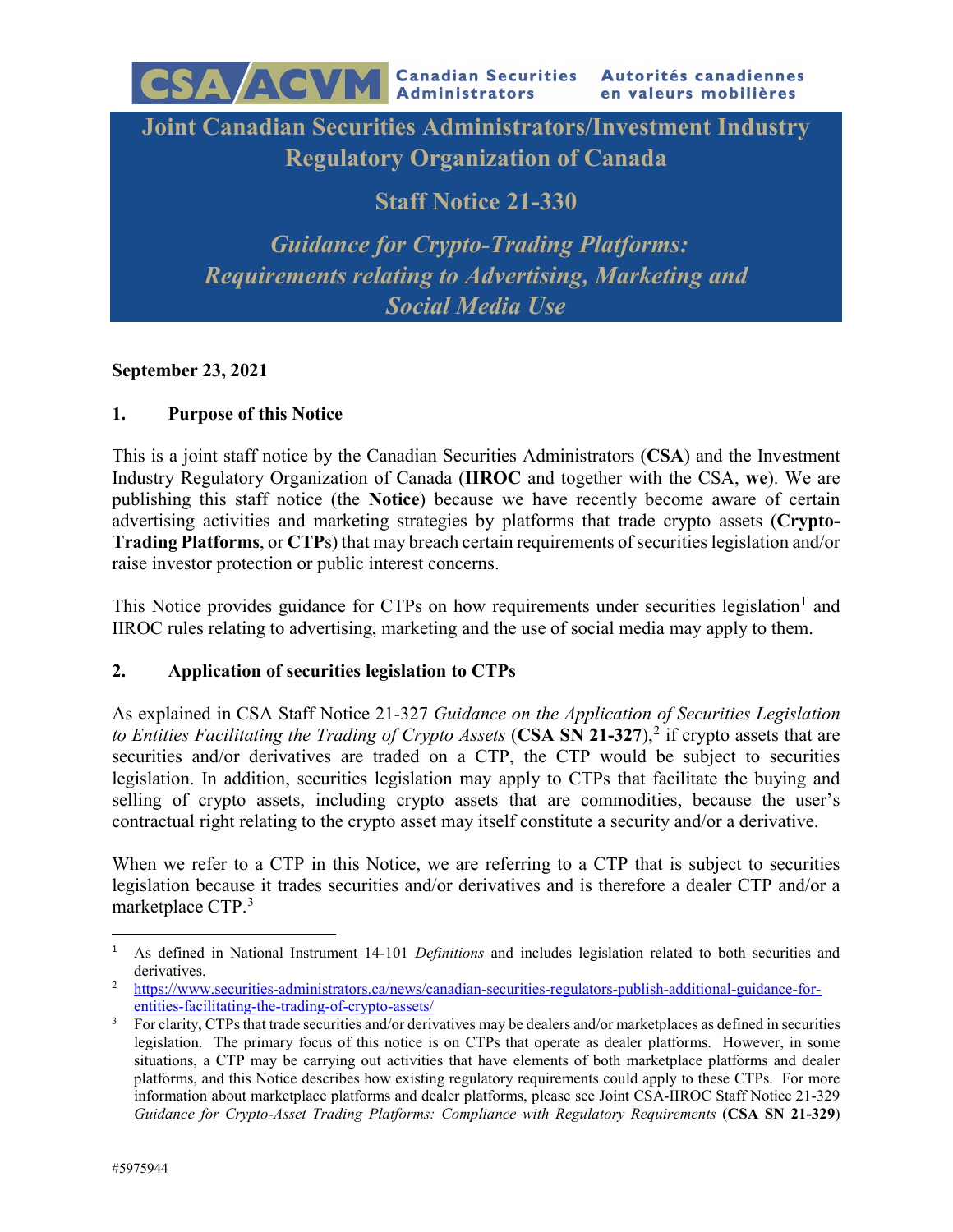## **3. Scope of this Notice**

This Notice includes an overview of the principal requirements under securities legislation and IIROC rules in relation to advertising and marketing, including through the use of social media, and is intended to assist

- CTPs that are registered as a dealer under securities legislation (**registered CTPs**),
- CTPs that have or will be applying for registration as a dealer but are not yet registered (**prospective CTP registrants**), and
- other registrants that may be considering establishing a CTP as a new business line.

The Notice provides guidance regarding

- statements in advertising and marketing materials that could be considered false or misleading,
- concerns over the use of gambling-style contests, promotions or schemes, such as the offering of bonuses or rewards based on the level of trading, that may encourage excessive trading by retail investors,
- compliance and supervisory challenges when using social media to promote CTPs, and
- complying with securities legislation generally.

We have included examples of statements that could be considered false or misleading in **Appendix A.** 

We remind registered CTPs and prospective CTP registrants that CSA staff may review advertising and marketing as part of the registration review process and following registration as part of a compliance review. False or misleading advertising and improper marketing strategies raise concerns relating to the fitness of the firm and its principals for registration (particularly in terms of the fitness for registration criteria of integrity and proficiency).

While we provide guidance on ways that registered CTPs and prospective CTP registrants can meet their obligations, these are examples only. A CTP can use other methods provided the CTP complies with securities legislation and, if applicable, IIROC rules.

CSA members may take enforcement action against CTPs, including foreign-based CTPs that have investors in Canada, that do not comply with the requirements of securities legislation.

## **4. Summary of securities legislation and IIROC Rules in relation to false or misleading advertising**

A number of provisions in securities legislation and IIROC rules apply to prohibit false or misleading statements in advertising or marketing materials. These prohibitions can apply to the making of statements

• that suggest that a CTP is registered under securities legislation where this is not the case;

 $\overline{\phantom{a}}$ 

[https://www.securities-administrators.ca/uploadedFiles/Industry\\_Resources/JointCSAIIROCNotice21-](https://www.securities-administrators.ca/uploadedFiles/Industry_Resources/JointCSAIIROCNotice21-329(March29_2021).pdf) [329\(March29\\_2021\).pdf](https://www.securities-administrators.ca/uploadedFiles/Industry_Resources/JointCSAIIROCNotice21-329(March29_2021).pdf)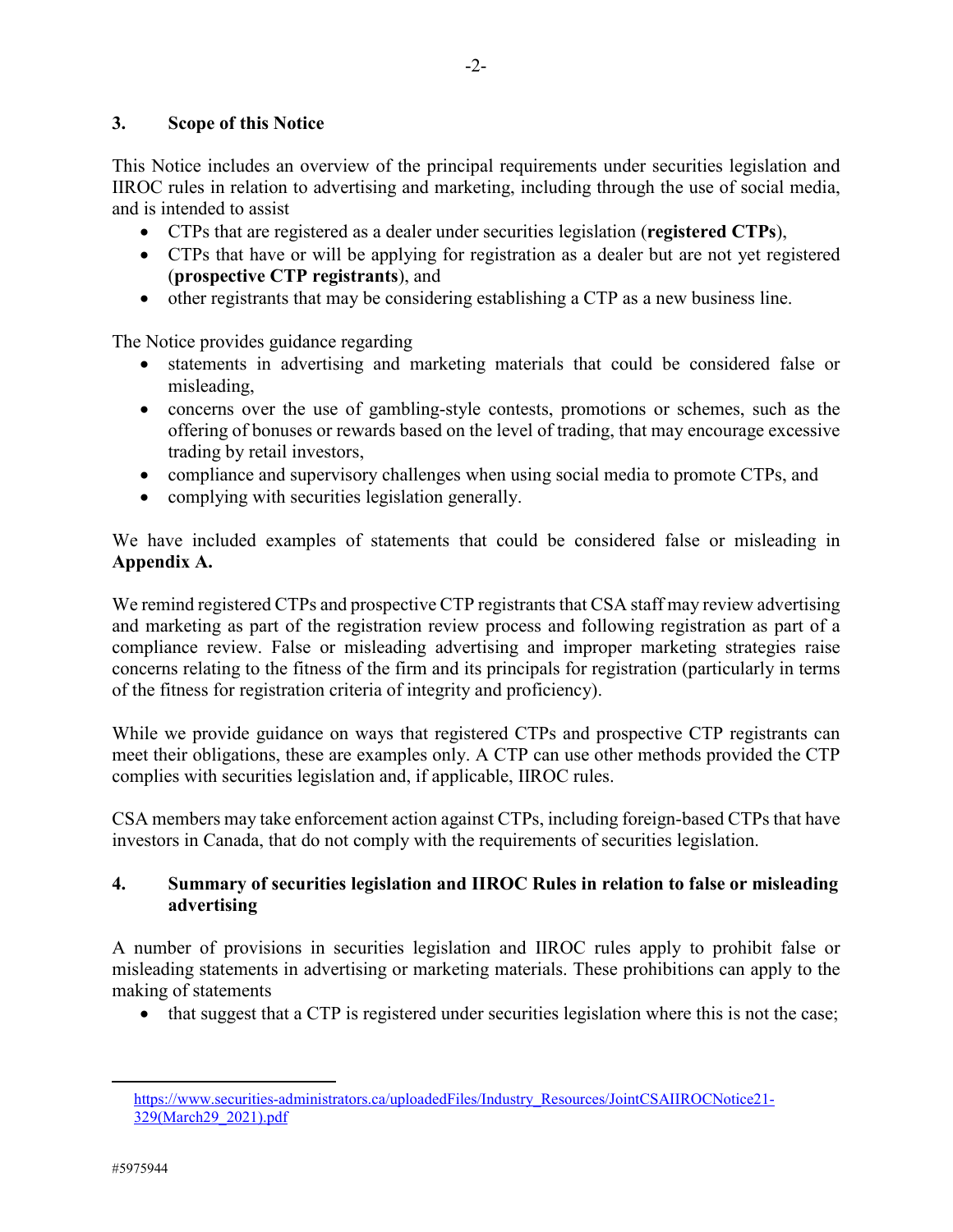- that suggest that a securities regulatory authority or regulator has approved or endorsed the CTP, any products offered on the CTP or any disclosure or other representation made by the CTP; or
- about any matter that a reasonable investor would consider relevant or important in deciding whether to enter into or maintain a trading or advising relationship with the CTP if the statement is untrue or omits information necessary to prevent the statement from being false or misleading in the circumstances in which it is made.

In addition, registered CTPs should consider their advertising and marketing strategies in the context of their obligation to treat their clients fairly, honestly and in good faith under securities legislation and, if applicable, IIROC rules. Moreover, a registered CTP should consider how the advertising and marketing affects its obligations under Part 13 of National Instrument 31-103 *Registration Requirements, Exemptions and Ongoing Registrant Obligations* (**NI 31-103**) and, if applicable, equivalent requirements in IIROC rules relating to:

- know-your-client, know-your-product and assessing suitability, and
- identifying and responding to conflicts of interest in the best interest of the client.

# **5. Concerns over improper "gambling style" promotions and schemes**

We have recently noted some CTPs using advertising or marketing strategies that include contests, promotions, bonuses and time-limits to encourage investors to engage in trading and to act quickly for fear of missing out on an investment opportunity or a reward. For example, a promotion involving a bonus scheme may offer a financial reward or a bonus interest in a particular type of crypto asset for the first 500 investors who take an action within the next 24 hours.

We are concerned that some of these strategies may inappropriately encourage investors to engage in excessively risky trading, taking on risks that they would normally avoid.

We wish to remind CTPs that registered dealers have an important role as gatekeepers of the integrity of the capital markets. They should not, by act or omission, engage in or facilitate conduct that brings the market into disrepute. Advertising and marketing strategies designed to encourage excessively risky trading may, depending on the circumstances, violate the registrant's obligation to treat clients fairly, honestly and in good faith.

In addition, advertising and marketing strategies designed to encourage trading may be considered a form of solicitation or invitation to trade and may therefore trigger suitability obligations for registered CTPs. These suitability obligations can apply to recommendations relating to global trading strategies as well as individual securities. Some CTPs have or will seek an exemption from suitability on condition of not providing recommendations or advice. CTPs relying on such exemptions must exercise caution to ensure that actively soliciting trading through advertising is not inconsistent with the conditions of their exemption.<sup>[4](#page-2-0)</sup>

 $\overline{\phantom{a}}$ 

<span id="page-2-0"></span><sup>4</sup> For helpful guidance on this point, see the reference to an IIROC publication in footnote 9.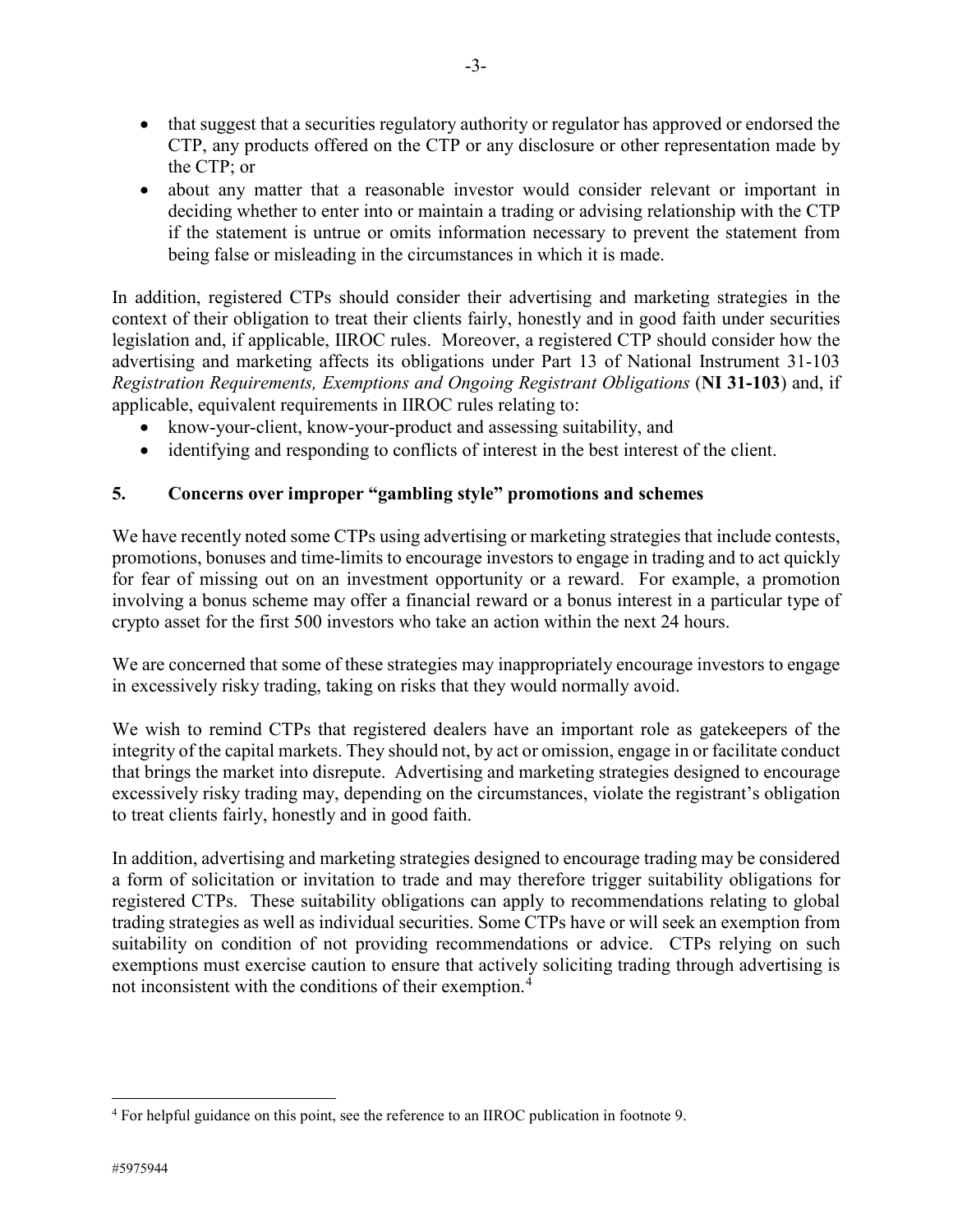We expect registered CTPs to consider compliance and supervision when using social media websites and platforms (**social media sites**) as a means of communicating with clients and the general public for business purposes. They must maintain records of their business activities, financial affairs and client transactions<sup>[5](#page-3-0)</sup>. The use of social media sites increases the risk that registered CTPs may not be retaining adequate records of their business activities and client communications. This is the result of interactive social media web sites that include the posting of both real time and static content. Registered CTPs must design systems that allow for compliant record retention as well as retrieval capability.

The use of social media web sites is also challenging in terms of supervision, and CTPs must determine the level or extent of supervision necessary, particularly considering the provisions in securities legislation relating to the use of misleading and false statements. This may include the use of a risk-based approach to determine whether a CTP's review of electronic communications is sufficient to meet its supervisory obligations. These supervisory obligations are not just restricted to social media use by the CTP but also by its directors, officers, employees, shareholders and other third-parties acting on behalf of the CTP.

# **7. Guidance on policies and procedures**

CTPs are required to adopt appropriate policies and procedures governing the use of social media for marketing. The policies and procedures should provide for:

- the review, supervision, retention and retrieval of advertising and marketing materials, including marketing done on social media web sites,
- the designation of an appropriate individual to be responsible for the supervision or approval of marketing communications, and
- a system to monitor compliance with policies and procedures, including record retention and retrieval capability.

# **8. Complying with Securities Legislation**

We encourage CTPs to consult with their legal counsel and to contact staff of their local securities regulatory authority on the appropriate steps to comply with securities legislation and IIROC rules.

As the technology and operational models of CTPs continue to evolve, the CSA and IIROC welcome continued dialogue with CTPs and stakeholders on issues that are developing and possible ways of complying with requirements and additional areas where flexibility may be appropriate.

# **9. Questions**

Please refer your questions to any of the following CSA and IIROC staff:

 $\overline{a}$ 

<span id="page-3-0"></span><sup>5</sup> Subsection 11.5(1) of NI 31-103.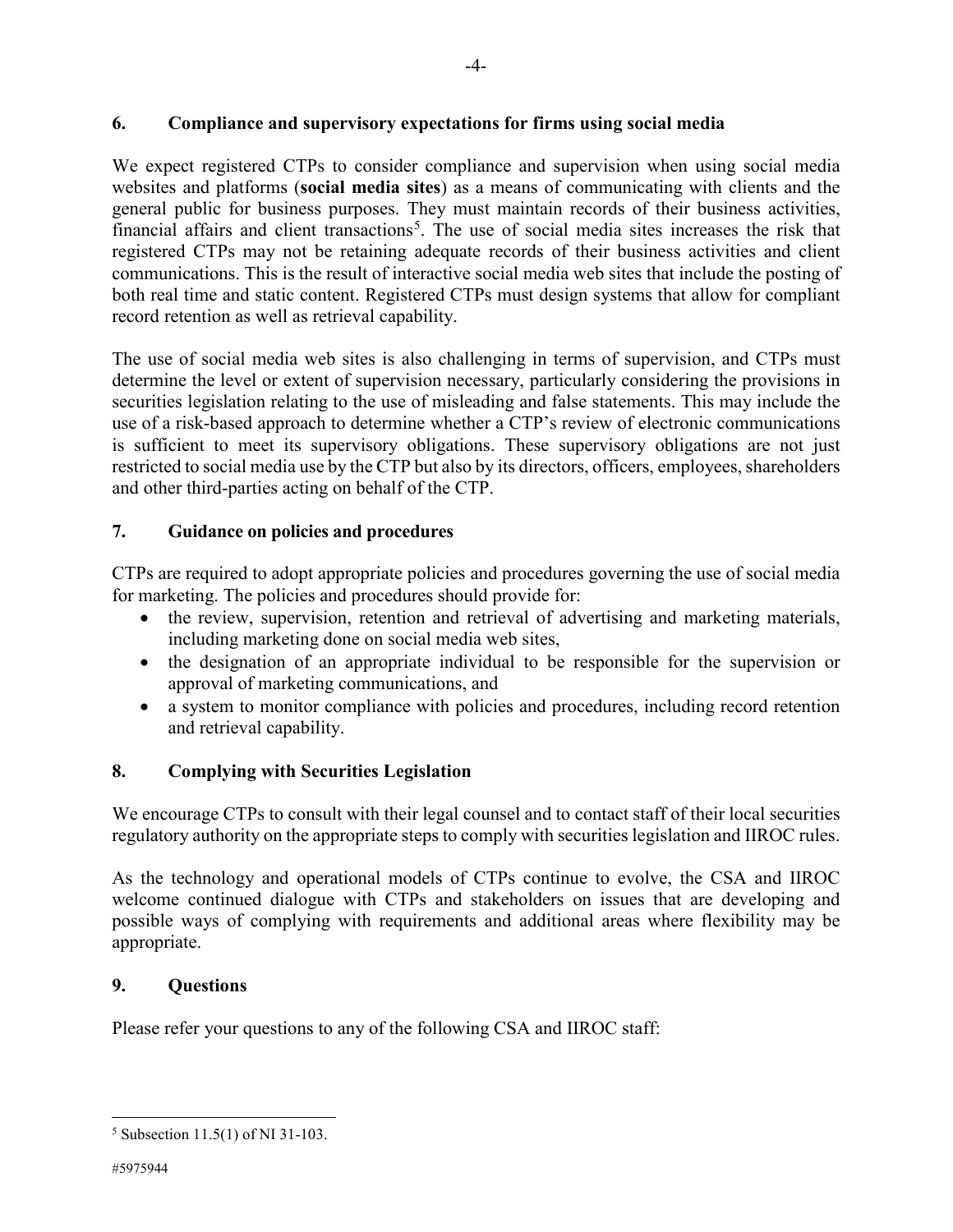| <b>Michael Brady</b>                                                                                                                 | <b>Rina Jaswal</b>                                                                                                               |
|--------------------------------------------------------------------------------------------------------------------------------------|----------------------------------------------------------------------------------------------------------------------------------|
| Deputy Director, Capital Markets Regulation                                                                                          | Senior Legal Counsel, Capital Markets                                                                                            |
| <b>British Columbia Securities Commission</b>                                                                                        | Regulation                                                                                                                       |
| mbrady@bcsc.bc.ca                                                                                                                    | <b>British Columbia Securities Commission</b>                                                                                    |
|                                                                                                                                      | rjaswal@bcsc.bc.ca                                                                                                               |
| <b>Katrina Prokopy</b><br>Manager, Market Oversight, Market<br>Regulation<br>Alberta Securities Commission<br>Katrina.prokopy@asc.ca | <b>Ashlyn D'Aoust</b><br>Senior Legal Counsel, Market Regulation<br><b>Alberta Securities Commission</b><br>Ashlyn.DAoust@asc.ca |
| <b>Dean Murrison</b>                                                                                                                 | <b>Derek Maher</b>                                                                                                               |
| <b>Executive Director, Securities Division</b>                                                                                       | Legal Counsel, Securities Division                                                                                               |
| Financial and Consumer Affairs Authority of                                                                                          | Financial and Consumer Affairs Authority of                                                                                      |
| Saskatchewan                                                                                                                         | Saskatchewan                                                                                                                     |
| Dean.murrison@gov.sk.ca                                                                                                              | derek.maher2@gov.sk.ca                                                                                                           |
| <b>Chris Besko</b><br>Director, General Counsel<br>The Manitoba Securities Commission<br>chris.besko@gov.mb.ca                       |                                                                                                                                  |
| <b>Paul Hayward</b>                                                                                                                  | <b>Gloria Tsang</b>                                                                                                              |
| Senior Legal Counsel, Compliance and                                                                                                 | Senior Legal Counsel, Compliance and                                                                                             |
| <b>Registrant Regulation</b>                                                                                                         | <b>Registrant Regulation</b>                                                                                                     |
| <b>Ontario Securities Commission</b>                                                                                                 | <b>Ontario Securities Commission</b>                                                                                             |
| phayward@osc.gov.on.ca                                                                                                               | gtsang@osc.gov.on.ca                                                                                                             |
| <b>Sophie Jean</b>                                                                                                                   | <b>Pascale Toupin</b>                                                                                                            |
| Conseillère-cadre, Direction de l'encadrement                                                                                        | Directrice (intérim), Direction de                                                                                               |
| des intermédiaires                                                                                                                   | l'encadrement des intermédiaires                                                                                                 |
| Autorité des marchés financiers                                                                                                      | Autorité des marchés financiers                                                                                                  |
| Sophie.Jean@lautorite.qc.ca                                                                                                          | Pascale.Toupin@lautorite.qc.ca                                                                                                   |
| <b>David Shore</b>                                                                                                                   |                                                                                                                                  |
| Legal Counsel, Securities Division                                                                                                   |                                                                                                                                  |
| <b>Financial and Consumer Services</b>                                                                                               |                                                                                                                                  |
| Commission (New Brunswick)                                                                                                           |                                                                                                                                  |
| david.shore@fcnb.ca                                                                                                                  |                                                                                                                                  |
| <b>Doug Harris</b>                                                                                                                   |                                                                                                                                  |
| General Counsel, Director of Market                                                                                                  |                                                                                                                                  |
| Regulation and Policy and Secretary                                                                                                  |                                                                                                                                  |
| Nova Scotia Securities Commission                                                                                                    |                                                                                                                                  |
| Doug.Harris@novascotia.ca                                                                                                            |                                                                                                                                  |
| Sonali GuptaBhaya                                                                                                                    | <b>Erica Young</b>                                                                                                               |
| Director, Market Regulation Policy                                                                                                   | Policy Counsel, Member Regulation Policy                                                                                         |
| <b>IIROC</b>                                                                                                                         | <b>IIROC</b>                                                                                                                     |
| sguptabhaya@iiroc.ca                                                                                                                 | $evoung(\hat{a})$ iiroc.ca                                                                                                       |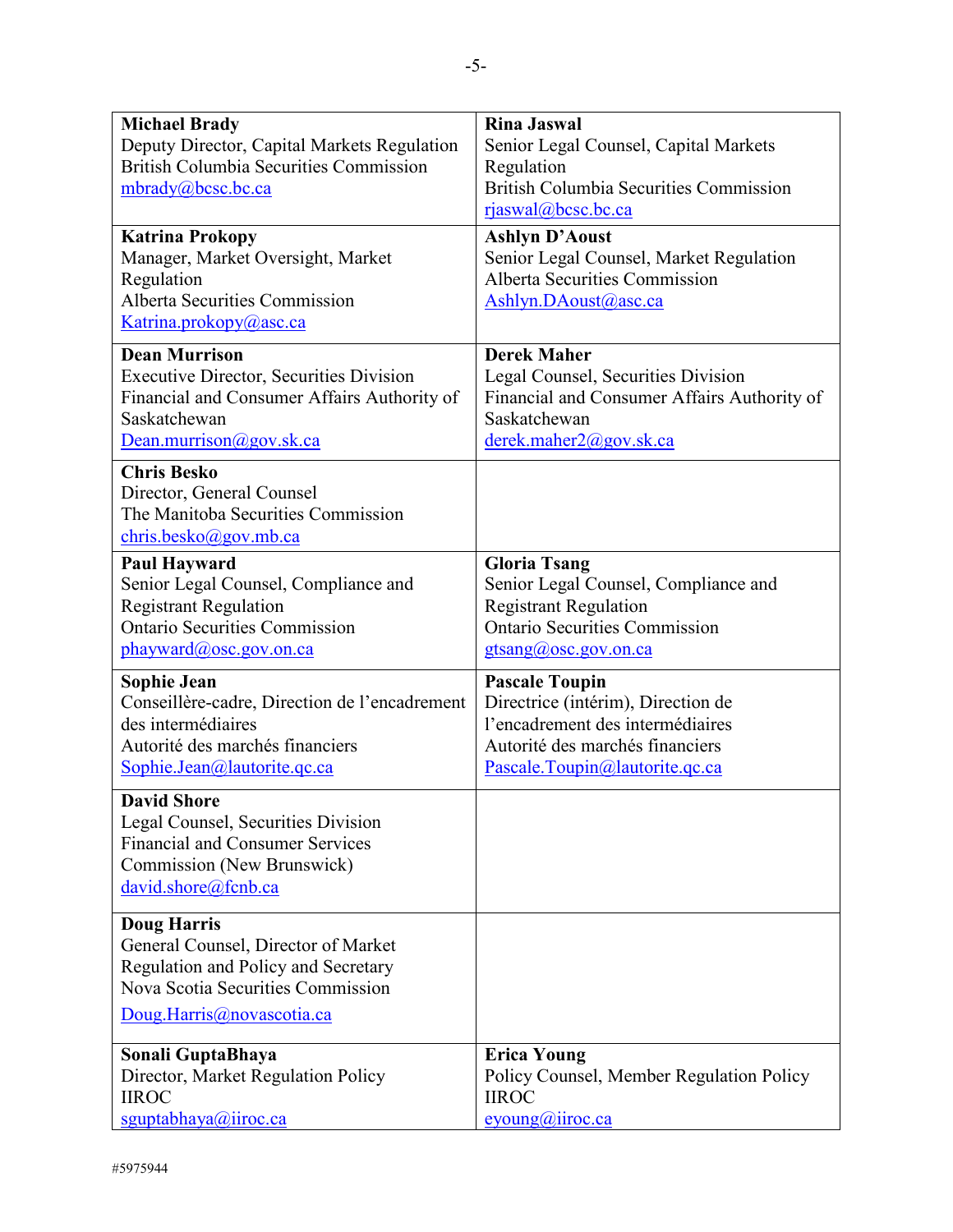# **Appendix A**

# **Examples of statements that could be considered false or misleading**

| <b>Example of statement</b>                                                                                                                                                                                                              | Why is this potentially false or misleading?                                                                                                                                                                                                                                                                                                                                                                                                                                                                                                                                                                |
|------------------------------------------------------------------------------------------------------------------------------------------------------------------------------------------------------------------------------------------|-------------------------------------------------------------------------------------------------------------------------------------------------------------------------------------------------------------------------------------------------------------------------------------------------------------------------------------------------------------------------------------------------------------------------------------------------------------------------------------------------------------------------------------------------------------------------------------------------------------|
| "Your crypto assets are<br>safe with us because we<br>all<br>regulatory<br>meet<br>requirements as a fully<br>licensed Money Services<br>Business under Canadian<br>legislation."                                                        | This statement may be false or misleading as it suggests that<br>registration as a Money Services Business is sufficient to protect<br>the interests of clients or provides regulation comparable to<br>securities regulatory requirements $-CTPs$ may also be subject to<br>registration and other requirements under securities legislation.                                                                                                                                                                                                                                                              |
| "The<br>BuyEasy Crypto<br>Exchange* is the leading<br>global exchange for trading<br>16 of the most commonly<br>traded crypto assets"<br>* Note: This organization<br>is fictitious and is used for<br><i>illustrative purposes only</i> | The terms "exchange" and "marketplace" refer to a particular type<br>of regulated entity under Canadian securities legislation.<br>A CTP that facilitates trades in securities or derivatives must not<br>refer to itself or hold itself out to investors as an exchange or<br>marketplace unless it is recognized as an exchange or authorized<br>to operate as a marketplace under applicable securities legislation<br>or exempted from such requirements. <sup>6</sup><br>See also discussion below in relation to the need to substantiate<br>the claim that the CTP is the "leading global exchange". |
| "Our platform is<br>consistently rated the<br>safest and most trusted<br>platform by leading rating<br>agencies, including Digital<br><b>Bitcoin Rating Service and</b><br>Triple A Crypto All<br>Stars"*                                | CTPs should not make statements in advertising and marketing<br>materials without sufficient evidence to verify these claims, or<br>adequate support to substantiate these general statements.<br>CTPs should also avoid making statements in advertising and<br>marketing materials that do not include an adequate discussion of<br>the risks of investing in the product being marketed. Statements in<br>advertising and marketing materials should be fair, balanced and<br>not misleading.                                                                                                            |
| * Note: These<br>organizations are fictitious<br>and are used for<br><i>illustrative purposes only</i>                                                                                                                                   | It is not acceptable to make an unbalanced and overly promotional<br>statement in advertising and marketing materials or social media<br>and then rely on disclaimers or a description of key assumptions<br>in a client agreement or offering document. Disclaimers and key<br>assumptions should be reasonably related to the statements they<br>apply to and should be located proximate to the statements made.                                                                                                                                                                                         |

<span id="page-5-0"></span><sup>6</sup> Section 6.9 of National Instrument 21-101 *Marketplace Operation*.

 $\overline{\phantom{a}}$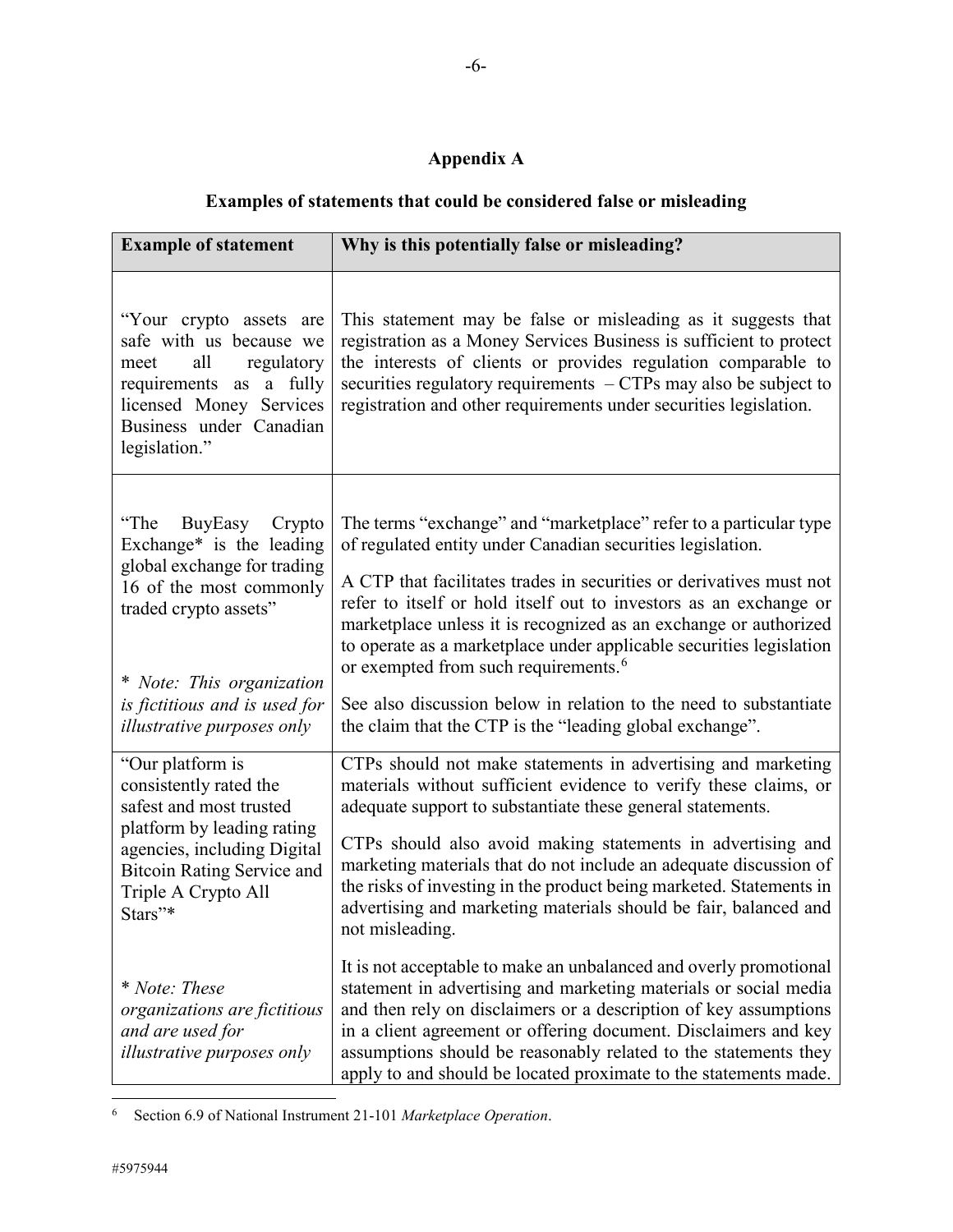| <b>Example of statement</b>                                                                                                                      | Why is this potentially false or misleading?                                                                                                                                                                                                                                                                                                                                                                                                                                                                          |
|--------------------------------------------------------------------------------------------------------------------------------------------------|-----------------------------------------------------------------------------------------------------------------------------------------------------------------------------------------------------------------------------------------------------------------------------------------------------------------------------------------------------------------------------------------------------------------------------------------------------------------------------------------------------------------------|
|                                                                                                                                                  | Disclaimers and assumptions cannot be used to justify a statement<br>that is false or misleading.                                                                                                                                                                                                                                                                                                                                                                                                                     |
|                                                                                                                                                  | Where CTPs refer to third-party sources, they must take steps to<br>ensure that the information is not false or misleading. This<br>includes appropriate due diligence on these sources and<br>maintaining supporting documentation and sourcing for third<br>party performance information presented in advertising and<br>marketing materials. CTPs must maintain records of source data<br>and information necessary to support the claims made in<br>advertising and marketing materials disseminated to clients. |
|                                                                                                                                                  | CTPs should exercise caution in referring to a "rating agency" or<br>similar party if it might inappropriately suggest that the party is a<br>regulated entity or has some expertise that it does not have.                                                                                                                                                                                                                                                                                                           |
| "When I want to buy"<br>Bitcoin, I always use the<br><b>BuyEasy Crypto Platform</b><br>$-$ it's so easy to buy!" said<br>noted action movie star | We remind CTPs that if they engage an individual to promote<br>products or services on the CTP, this may, depending on the nature<br>of the promotion, be considered a form of recommendation or<br>advice in relation to securities or derivatives and may therefore<br>trigger obligations under securities legislation for both the CTP<br>and the individual making the promotion and may, depending on<br>the circumstances, contravene securities law.                                                          |
|                                                                                                                                                  | Although there exists a general exemption in securities legislation<br>(sometimes called the "general advice" or the "newsletter<br>exemption") that may apply to these activities, $\frac{7}{1}$ it is a condition of<br>these exemptions that<br>• the advice cannot be "tailored to the needs of the person<br>receiving the advice", and<br>• the person providing the advice must disclose concurrently<br>any "financial or other interest" the person (or certain related<br>persons) has in the issuer.       |
|                                                                                                                                                  | Accordingly, CTPs that engage individuals to promote products<br>and services on their platforms should assess whether the<br>promotion could be considered a form of recommendation or<br>advice and, if so, take steps to ensure such promotions are made<br>in compliance with securities legislation.<br>We also encourage CTPs to take reasonable steps to monitor<br>internet advertising by entities that may have similar names to, or                                                                        |

<span id="page-6-0"></span> <sup>7</sup> See s. 8.25(2) [*Advising generally*] of NI 31-103. In Ontario, see s. 34(1) of OSA. In British Columbia, see also Proposed British Columbia Instrument 51-519 *Promotional Activity Disclosure Requirements* <https://www.bcsc.bc.ca/securities-law/law-and-policy/bc-notices/current/bcn-202103-may-26-2021>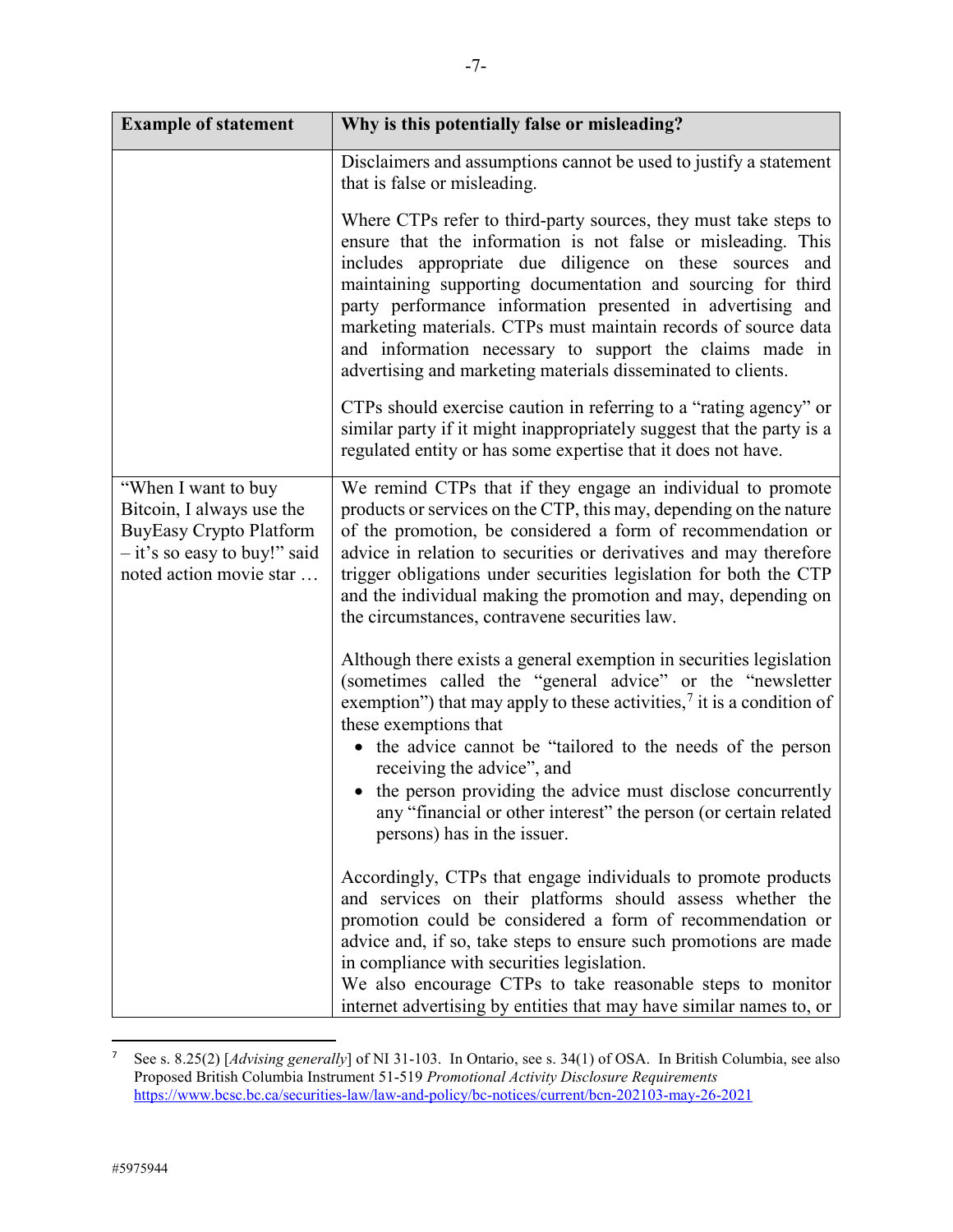| <b>Example of statement</b>                                                                      | Why is this potentially false or misleading?                                                                                                                                                                                                                                                                                                                                                                                                                                                                                                                                                                                                                                                                                                                                                                                                                                                                                                                                                                                                                                                                                                                                                                                         |
|--------------------------------------------------------------------------------------------------|--------------------------------------------------------------------------------------------------------------------------------------------------------------------------------------------------------------------------------------------------------------------------------------------------------------------------------------------------------------------------------------------------------------------------------------------------------------------------------------------------------------------------------------------------------------------------------------------------------------------------------------------------------------------------------------------------------------------------------------------------------------------------------------------------------------------------------------------------------------------------------------------------------------------------------------------------------------------------------------------------------------------------------------------------------------------------------------------------------------------------------------------------------------------------------------------------------------------------------------|
|                                                                                                  | purport to be from, registered firms. The CSA and IIROC have<br>noted increasing concerns over imposter sites that closely<br>resemble registered firms, regulators and fake endorsements by<br>individuals. $8$                                                                                                                                                                                                                                                                                                                                                                                                                                                                                                                                                                                                                                                                                                                                                                                                                                                                                                                                                                                                                     |
| "On our platform, you<br>keep more of your money<br>because we never charge<br>any commissions!" | This statement could be false or misleading to investors if the<br>platform does not charge a commission but instead charges a<br>markup on the best price it is able to obtain, takes a spread on<br>trades where it acts as a market maker, or monetizes client order-<br>flow for the CTP's benefit, and does not provide reasonable<br>disclosure to clients explaining the basis for these alternative<br>forms of compensation.<br>This statement may also be false or misleading if the CTP offers<br>only certain types of products on a commission-free basis, and<br>other types of products are subject to commissions.<br>Registrant obligations under securities legislation include<br>• acting fairly, honestly and in good faith towards clients,<br>providing clear and complete disclosure to clients of all<br>charges and registrant compensation associated with the<br>investment products and services they receive, and<br>meaningful reporting on how their investments perform; and<br>• making reasonable efforts to achieve best execution when<br>acting for clients.<br>In addition, a registered CTP operating a marketplace must<br>provide disclosure relating to fees charged to its participants. |
| "We are your cheapest and<br>best source for Bitcoin"                                            | This statement could be false or misleading if the CTP is unable<br>to substantiate the basis for this claim or to demonstrate that it<br>takes reasonable steps to ensure the best price for its clients.                                                                                                                                                                                                                                                                                                                                                                                                                                                                                                                                                                                                                                                                                                                                                                                                                                                                                                                                                                                                                           |
|                                                                                                  | CTPs must ensure that any claim that they make is accurate and<br>that they have implemented reasonable policies and procedures to<br>achieve the outcome claimed.<br>Registered CTPs should also assess any claims relating to pricing<br>or execution in the context of their obligations to make reasonable<br>efforts to achieve best execution or fair pricing for clients, as<br>applicable.                                                                                                                                                                                                                                                                                                                                                                                                                                                                                                                                                                                                                                                                                                                                                                                                                                   |
|                                                                                                  | They must have policies and procedures that outline the process<br>designed to achieve best execution or fair pricing for clients, as<br>applicable. These policies and procedures should describe how the                                                                                                                                                                                                                                                                                                                                                                                                                                                                                                                                                                                                                                                                                                                                                                                                                                                                                                                                                                                                                           |

<span id="page-7-0"></span> $\bf 8$ **<sup>8</sup>** See CSA Investor Alert: Investment scams imitating well-known financial brands (May 31, 2021), available at <https://www.securities-administrators.ca/aboutcsa.aspx?id=2061>